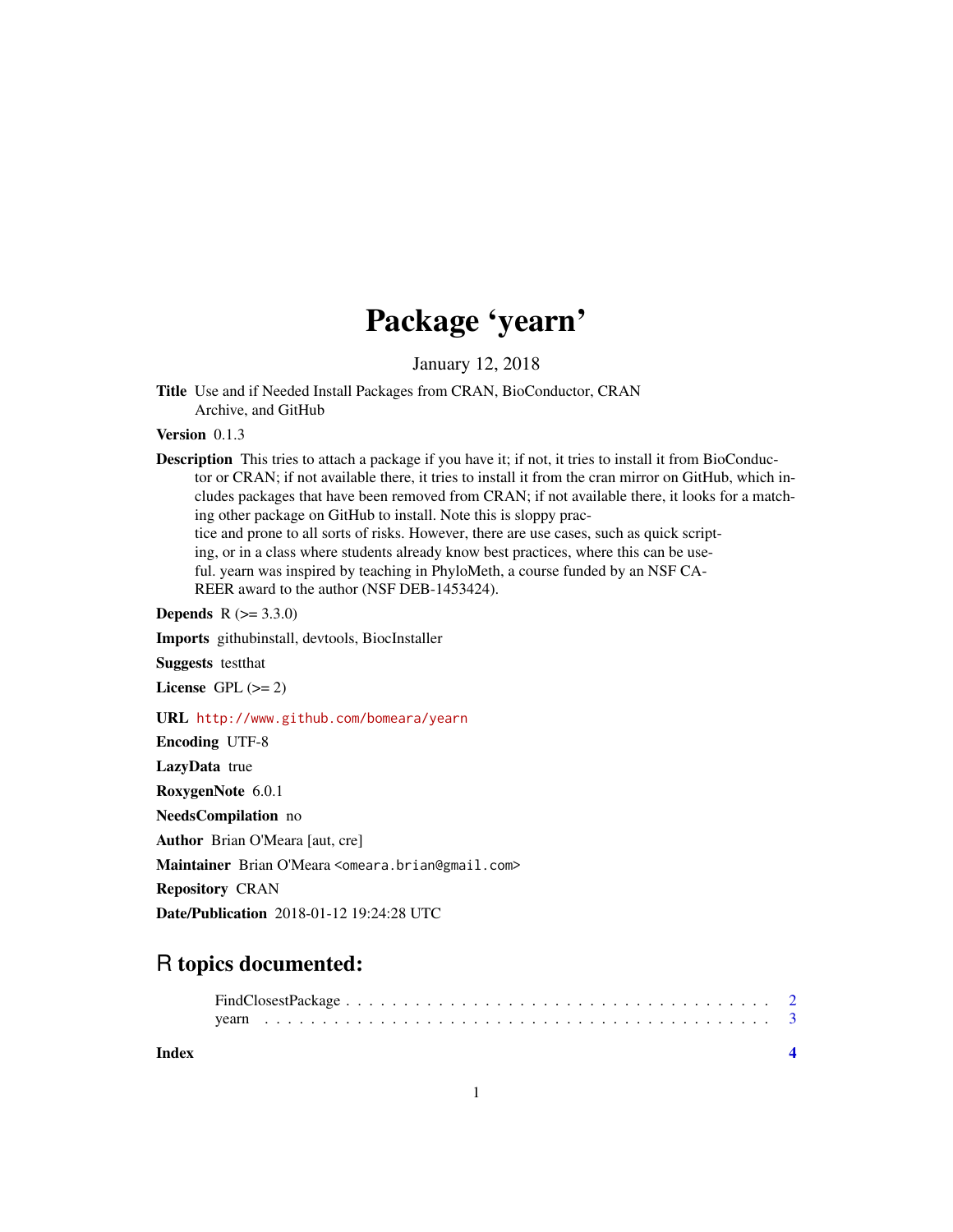<span id="page-1-0"></span>FindClosestPackage *Find closest matching package*

#### Description

Find closest matching package

#### Usage

```
FindClosestPackage(pkg, maxdist = 2, auto.select = TRUE,
 username.pref = c("cran", "ropensci", "rstudio", "tidyverse", "hadley",
 "yihui", "RcppCore", "eddelbuettel", "ropenscilabs", "hrbrmstr", "thej022214",
  "bomeara"))
```
#### Arguments

| pkg         | A single package                                                     |
|-------------|----------------------------------------------------------------------|
| maxdist     | The maximum distance that counts as a match                          |
| auto.select | If TRUE, make a best guess in case of multiple equally good          |
|             | username.pref In case of matches, user names in order of preference. |

#### Details

Inspired by githubinstall::gh\_suggest() but allows being pickier about match. The username.pref is based on my guesses on priority: "cran" is a mirror for packages that have been on CRAN at some point, but could have been taken off; "ropensci" and "rstudio" produce really useful packages, etc.

#### Value

pkgs that match the constraints

#### Examples

```
## Not run:
yearn(TreEvo) # A package on github, not CRAN (yet)
## End(Not run)
```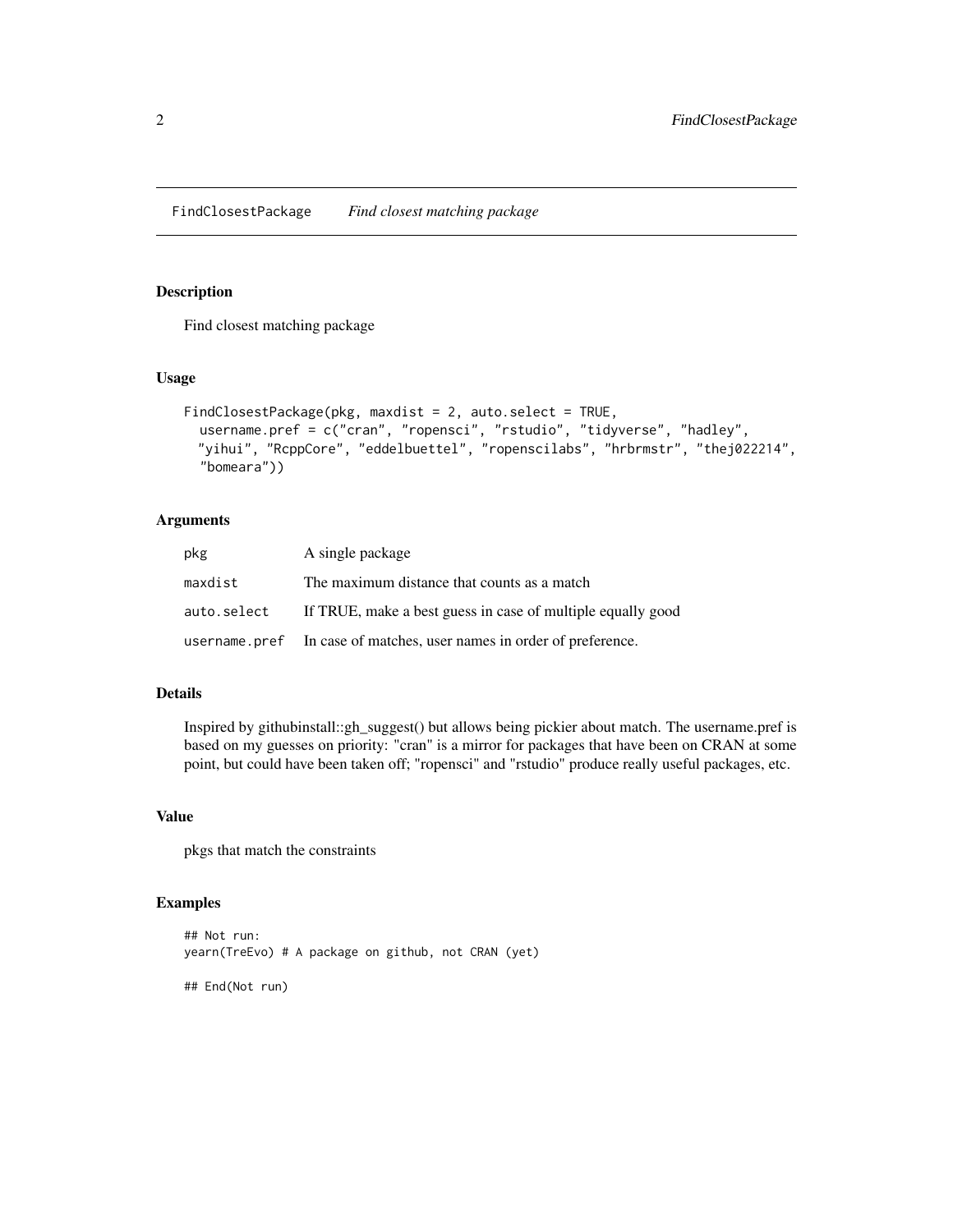<span id="page-2-0"></span>

#### Description

Do yearn on a single package

#### Usage

```
yearn(pkg, maxdist = 0, username.pref = c("cran", "ropensci", "rstudio",
  "tidyverse", "hadley", "yihui", "RcppCore", "eddelbuettel", "ropenscilabs",
  "hrbrmstr", "thej022214", "bomeara"))
```
#### Arguments

| pkg           | The package name (bare text, NOT in quotes)            |
|---------------|--------------------------------------------------------|
| maxdist       | The maximum distance that counts as a match            |
| username.pref | In case of matches, user names in order of preference. |

#### Details

See the readme file. Basically, this tries to load an installed package. If that fails, it then looks (in order) on Bioconductor, CRAN, GitHub's CRAN mirror, and other GitHub repositories for the package and installs it if it can find it.

#### Value

NULL if success, a string describing the problem otherwise

#### Examples

```
## Not run:
yearn(laser) # A package that was on CRAN but has been removed.
```
## End(Not run)